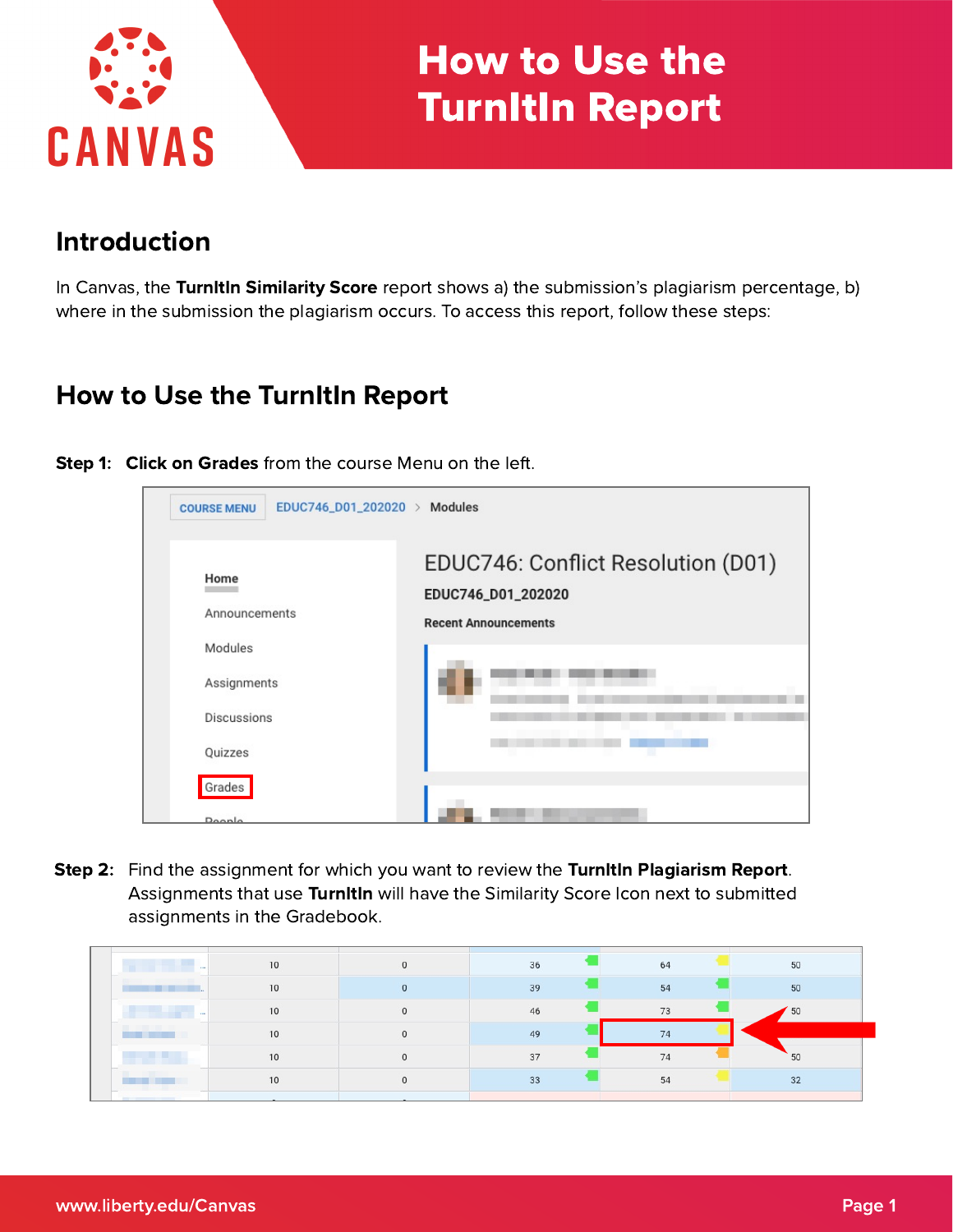#### Step 3: Click on the assignment score.

| 46 | 73 | 50 |
|----|----|----|
| 49 | 74 | 50 |
| 3, | 74 | 50 |

Then click on the arrow.

| 46 | 73 | 50 |
|----|----|----|
| 49 |    | 50 |
| 37 | 74 | 50 |

Step 4: Click on SpeedGrader from the pop out card.

| Groups<br><b>Courses</b>                 | Calen |                                                                    |
|------------------------------------------|-------|--------------------------------------------------------------------|
|                                          |       | ← Conflict Issues Project: Ref ><br><b>&lt;&gt;&gt;SpeedGrader</b> |
| 面<br>Conflict Issues Projec<br>Out of 50 | Sea   | Grade out of 75<br>74                                              |
| 50                                       |       |                                                                    |
| 50                                       |       | <b>Status</b>                                                      |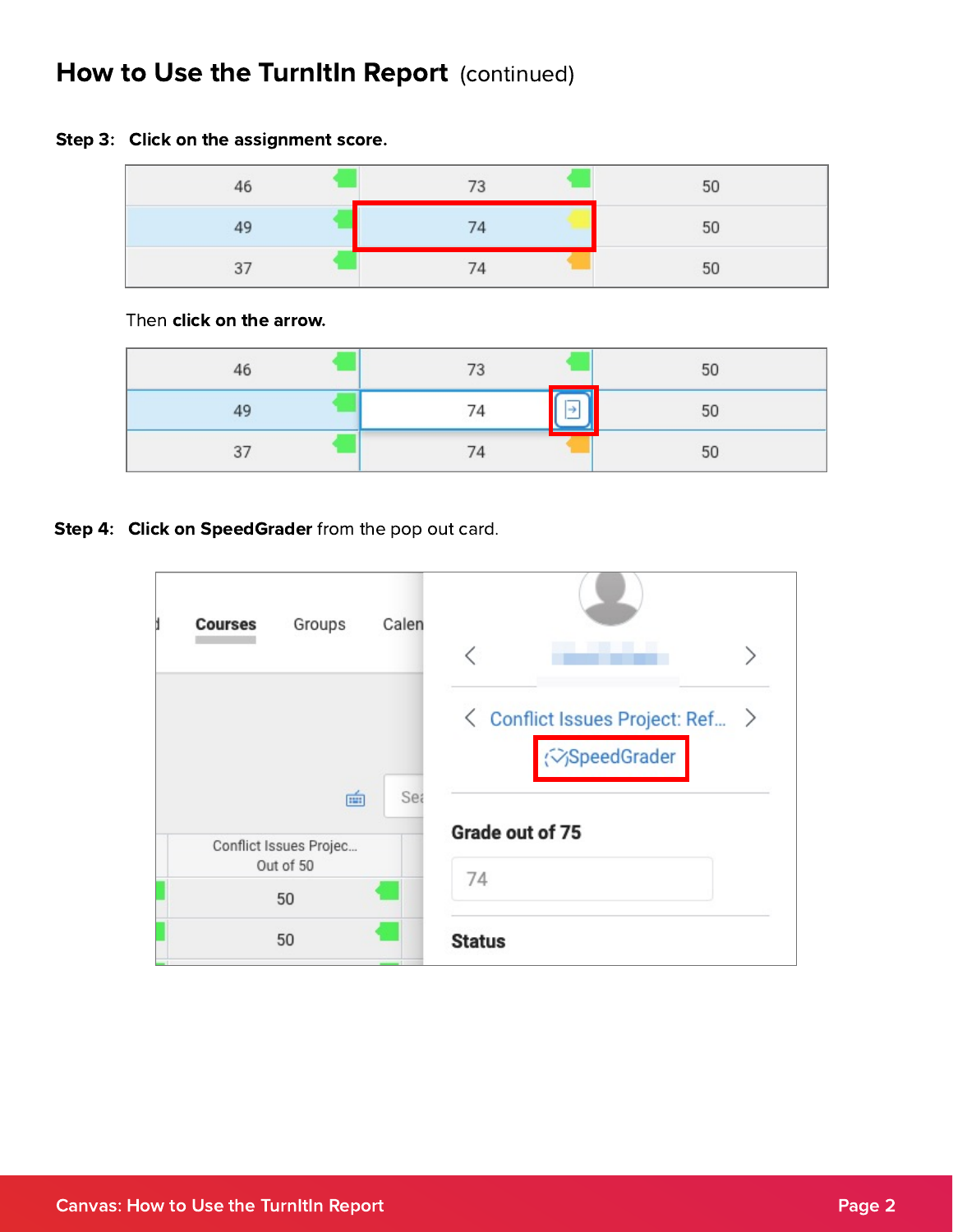Step 5: Next to the student's submission will be the TurnItIn Similarity Score Report. Click on the Score to open the Report in a new tab.

|   | 12/13<br>Graded | 69.42 / 75 (93%)<br>Average | 10/13                                                                                                                                            | ⋋<br>$\geq$ |
|---|-----------------|-----------------------------|--------------------------------------------------------------------------------------------------------------------------------------------------|-------------|
| T |                 |                             | Submitted: Apr 5 at 2:01pm LATE<br>Student Viewed Document: Apr 10 at 10:24am<br>Submitted Files: (click to load)<br>Reference List .docx<br>30% |             |
|   |                 |                             | <b>Assessment</b><br>Grade out of 75<br>74                                                                                                       |             |

On the left side of the page is the submitted assignment.

| Reference List .docx                            |   | turnitin $\overline{\mathcal{D}}$                                                            |
|-------------------------------------------------|---|----------------------------------------------------------------------------------------------|
|                                                 |   | $\odot$<br>Sources Overview v<br>÷<br>٣ı                                                     |
|                                                 |   | Flags<br>30%<br><b>OVERALL SIMILARITY</b><br>$30*$                                           |
| <sup>2</sup> Running head: REFERENCE LIST CHART | Ω | Overall<br>liberty on 2020-03-30<br>8%<br>$\vert 1 \rangle$<br>Similarity<br>SUBMITTED WORKS |
|                                                 |   | 2 liberty on 2020-04-03<br>4%                                                                |
|                                                 |   | <b>3</b> WWW.tandfonline.com<br>3%                                                           |
|                                                 |   | <b>4</b> liberty on 2020-03-05<br>SUBMITTED WORKS<br>3%                                      |
|                                                 |   | S Yan Liu, Jeremy Visone,  2%                                                                |
|                                                 |   | 6 network.bepress.com<br>2%<br>INTERNET                                                      |
| Reference List Chart<br>The Company             |   | Janelle E. Rodl, Rebecca  1%<br>CROSSREF                                                     |
| <b>EDUC 746 Conflict Resolution</b>             |   | S. Sagamorepub.com<br>1%                                                                     |
|                                                 |   | <b>9</b> Cornerstone University o 1%                                                         |
|                                                 |   | <b>10</b> Higher Ed Holdings on 20 1%                                                        |
|                                                 |   | Kevin Close, Audrey A<br>1%<br>CROSSREF                                                      |
| $Q$ $Q$<br>$\ddot{\bullet}$                     |   | 12 liberty on 2020-04-03<br>1%                                                               |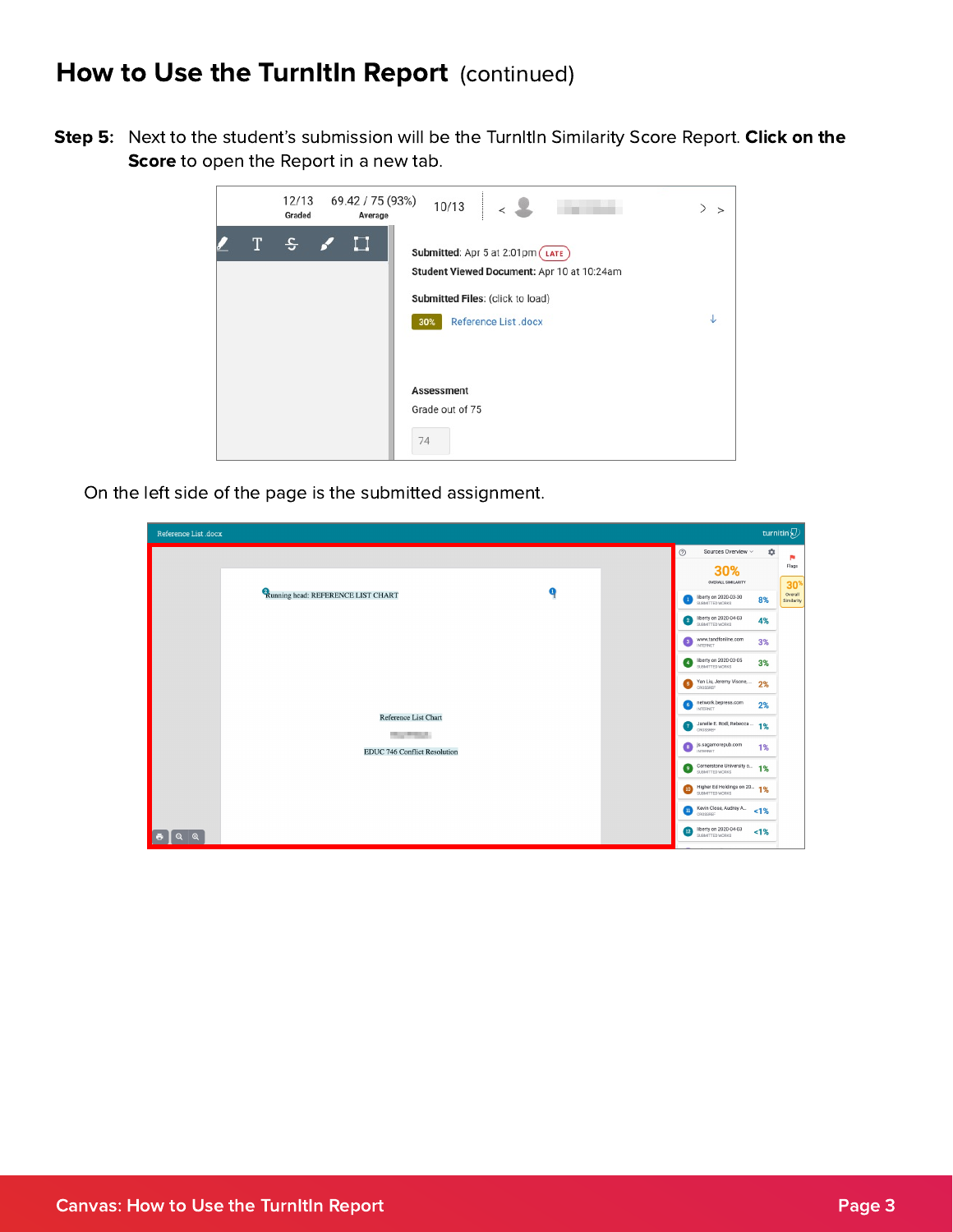On the right side of the page, is the **Sources Overview**. Here you will be able to see each section that TurnItIn picked up as plagiarism.

| Reference List .docx           |                                        |              |                                                    |    | turnitin $\bigcirc$            |
|--------------------------------|----------------------------------------|--------------|----------------------------------------------------|----|--------------------------------|
|                                |                                        |              | $\circledcirc$<br>Sources Overview v               | 4  | P.                             |
|                                |                                        |              | 30%<br><b>OVERALL SIMILARITY</b>                   |    | Flags                          |
|                                | Running head: REFERENCE LIST CHART     | $\mathbf{Q}$ | Iberty on 2020-03-30<br>SUBMITTED WORKS            | 8% | $30*$<br>Overall<br>Similarity |
|                                |                                        |              | 2 liberty on 2020-04-03                            | 4% |                                |
|                                |                                        |              | <b>3</b> WWW.tandfonline.com<br>INTERNET           | 3% |                                |
|                                |                                        |              | 4 liberty on 2020-03-05<br>SUBMITTED WORKS         | 3% |                                |
|                                |                                        |              | <b>5</b> Yan Liu, Jeremy Visone,<br>CROSSREF       | 2% |                                |
|                                |                                        |              | 6 network.bepress.com                              | 2% |                                |
|                                | Reference List Chart<br>The Controller |              | Janelle E. Rodl, Rebecca  1%<br>CROSSREF           |    |                                |
|                                | <b>EDUC 746 Conflict Resolution</b>    |              | 8 js.sagamorepub.com<br><b>INTERNET</b>            | 1% |                                |
|                                |                                        |              | <b>9</b> Cornerstone University o 1%               |    |                                |
|                                |                                        |              | Higher Ed Holdings on 20 1%<br>SUBMITTED WORKS     |    |                                |
|                                |                                        |              | Kevin Close, Audrey A                              | 1% |                                |
| $\bullet$<br>ା ବ.ା<br>$\Theta$ |                                        |              | <b>12</b> liberty on 2020-04-03<br>SUBMITTED WORKS | 1% |                                |
|                                |                                        |              |                                                    |    |                                |

Click on one of the **Similarity Sources** to jump to that instance in the submitted assignment.

|                                                     |                                                                                                                                                                                                                                                                                                                                                                                                                                                                                                                                                                                                                                              |   |                                                                                                                                                                                                                                                                                                                                                                                                                                                                                                                                                      | turnitin $\mathcal{D}$                   |
|-----------------------------------------------------|----------------------------------------------------------------------------------------------------------------------------------------------------------------------------------------------------------------------------------------------------------------------------------------------------------------------------------------------------------------------------------------------------------------------------------------------------------------------------------------------------------------------------------------------------------------------------------------------------------------------------------------------|---|------------------------------------------------------------------------------------------------------------------------------------------------------------------------------------------------------------------------------------------------------------------------------------------------------------------------------------------------------------------------------------------------------------------------------------------------------------------------------------------------------------------------------------------------------|------------------------------------------|
|                                                     |                                                                                                                                                                                                                                                                                                                                                                                                                                                                                                                                                                                                                                              |   | (2)<br>Sources Overview ~<br>۰                                                                                                                                                                                                                                                                                                                                                                                                                                                                                                                       |                                          |
| <b>Title of Article</b>                             | Applying Q Methodology to Teacher Evaluation Research                                                                                                                                                                                                                                                                                                                                                                                                                                                                                                                                                                                        |   | 30%<br><b>OVERALL SIMILARITY</b>                                                                                                                                                                                                                                                                                                                                                                                                                                                                                                                     | Flags                                    |
| Authors                                             | Janelle E. Rodl, Rebecca A. Cruz, & Gregory A. Knollman                                                                                                                                                                                                                                                                                                                                                                                                                                                                                                                                                                                      |   | Janelle E. Rodl, Rebecca<br>1%<br>$\overline{7}$<br>CROSSREE                                                                                                                                                                                                                                                                                                                                                                                                                                                                                         | 30 <sup>°</sup><br>Overall<br>Similarity |
| <sup>2</sup> Year of Publication                    | 2020                                                                                                                                                                                                                                                                                                                                                                                                                                                                                                                                                                                                                                         |   | $\langle$ 1 of 2 $\rangle$                                                                                                                                                                                                                                                                                                                                                                                                                                                                                                                           |                                          |
| <b>Topic of Article</b><br><b>Intended Audience</b> | <b>Education Evaluation</b><br>Researcher                                                                                                                                                                                                                                                                                                                                                                                                                                                                                                                                                                                                    |   | https://linkinghub.elsevier.com/retrieve/<br>pii/S0191491X19305279 [ ]                                                                                                                                                                                                                                                                                                                                                                                                                                                                               |                                          |
| Main Points of Article                              | Provides a fabulous summary of teacher evaluations used in<br>the US. Framework for Teachers (FFT) is used in 20 states<br>(Danielson's).<br>Evaluations should include patterns of behavior (pedagogical<br>$\overline{\phantom{a}}$<br>techniques) and effective teaching. - Teachers must receive<br>purposeful feedback.<br>Special education has different factors and components when<br>$\overline{\phantom{a}}$<br>evaluating teachers, such as, systematic instruction with a<br>focus on skill development (Brownell & Jones, 2015).<br>FFT does not include intensive, engaging, responsive<br>instruction for special education. |   | truction HLP: Flexible grouping FFT:<br>Engaging students in learning HLP:<br>Maintain and generalize new learning<br>HLP: Flexible grouping FFT: Engaging<br>students in learning FFT: Communicating<br>with students Applying Q methodology to<br>teacher evaluation research Janelle E.<br>Rodl a * jrodl@sfsu.edu Rebecca A. Cruz<br>b Becca1190@berkeley.edu Gregory A.<br>Knollman c gknollman@towson.edu a<br>San Francisco State University,<br>Department of Special Education, 1600<br>Holloway Ave., Burk Hall 2<br><b>Exclude Source</b> |                                          |
|                                                     |                                                                                                                                                                                                                                                                                                                                                                                                                                                                                                                                                                                                                                              |   | js.sagamorepub.com<br>8<br>1%<br><b>INTERNET</b><br>Cornerstone University o<br>9<br>1%<br>SUBMITTED WORKS                                                                                                                                                                                                                                                                                                                                                                                                                                           |                                          |
|                                                     |                                                                                                                                                                                                                                                                                                                                                                                                                                                                                                                                                                                                                                              |   | Higher Ed Holdings on 20<br>10<br>1%<br>SUBMITTED WORKS                                                                                                                                                                                                                                                                                                                                                                                                                                                                                              |                                          |
| <b>REFERENCE LIST CHART</b>                         |                                                                                                                                                                                                                                                                                                                                                                                                                                                                                                                                                                                                                                              | 5 | Kevin Close, Audrey A<br>$\mathbf{n}$<br>1%<br>CROSSREF                                                                                                                                                                                                                                                                                                                                                                                                                                                                                              |                                          |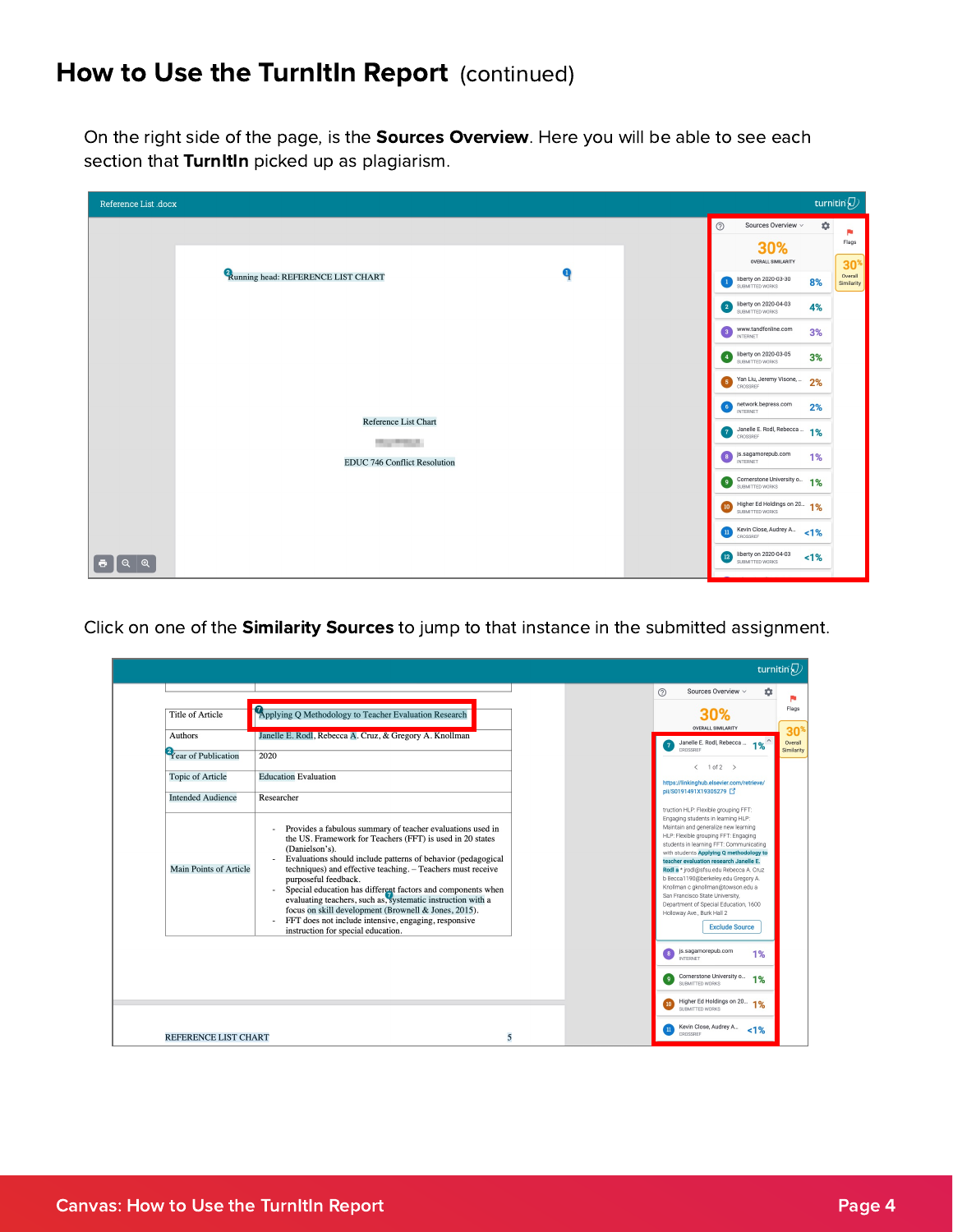Step 6: Click on the Print Icon in the bottom left corner to prepare the document for printing.

|   |                      | - FFT does not include i<br>instruction for special |
|---|----------------------|-----------------------------------------------------|
|   |                      |                                                     |
| ē | REFERENCE LIST CHART |                                                     |

Step 7: Review the document before printing. The first page(s) will show the Sources Overview. The following pages will show the submitted assignment with the potentially plagiarized text highlighted.

| turnitin $\sqrt{2}$                                                                                                                   |                      |
|---------------------------------------------------------------------------------------------------------------------------------------|----------------------|
|                                                                                                                                       | Reference+List+.docx |
|                                                                                                                                       | Apr 5, 2020          |
| 1988 words / 12405 characters                                                                                                         |                      |
| Reference List .docx                                                                                                                  |                      |
| <b>Sources Overview</b>                                                                                                               |                      |
| 30%                                                                                                                                   |                      |
| <b>OVERALL SIMILARITY</b>                                                                                                             |                      |
| liberty on 2020-03-30<br>1                                                                                                            | 8%                   |
| SUBMITTED WORKS                                                                                                                       |                      |
| liberty on 2020-04-03<br>$\overline{2}$                                                                                               | 4%                   |
| SUBMITTED WORKS                                                                                                                       |                      |
| www.tandfonline.com<br>3                                                                                                              | 3%                   |
| <b>INTERNET</b>                                                                                                                       |                      |
|                                                                                                                                       | 3%                   |
| liberty on 2020-03-05                                                                                                                 |                      |
| $\overline{\mathbf{4}}$<br>SUBMITTED WORKS                                                                                            |                      |
| Yan Liu, Jeremy Visone, Maria Boeke Mongillo, Penelope Lisi. "What matters to teachers if evaluation is meant to help them improve?", |                      |
| $\overline{\mathbf{5}}$<br>CROSSREF                                                                                                   | 2%                   |
|                                                                                                                                       |                      |
| network.bepress.com<br>6<br><b>INTERNET</b>                                                                                           | 2%                   |